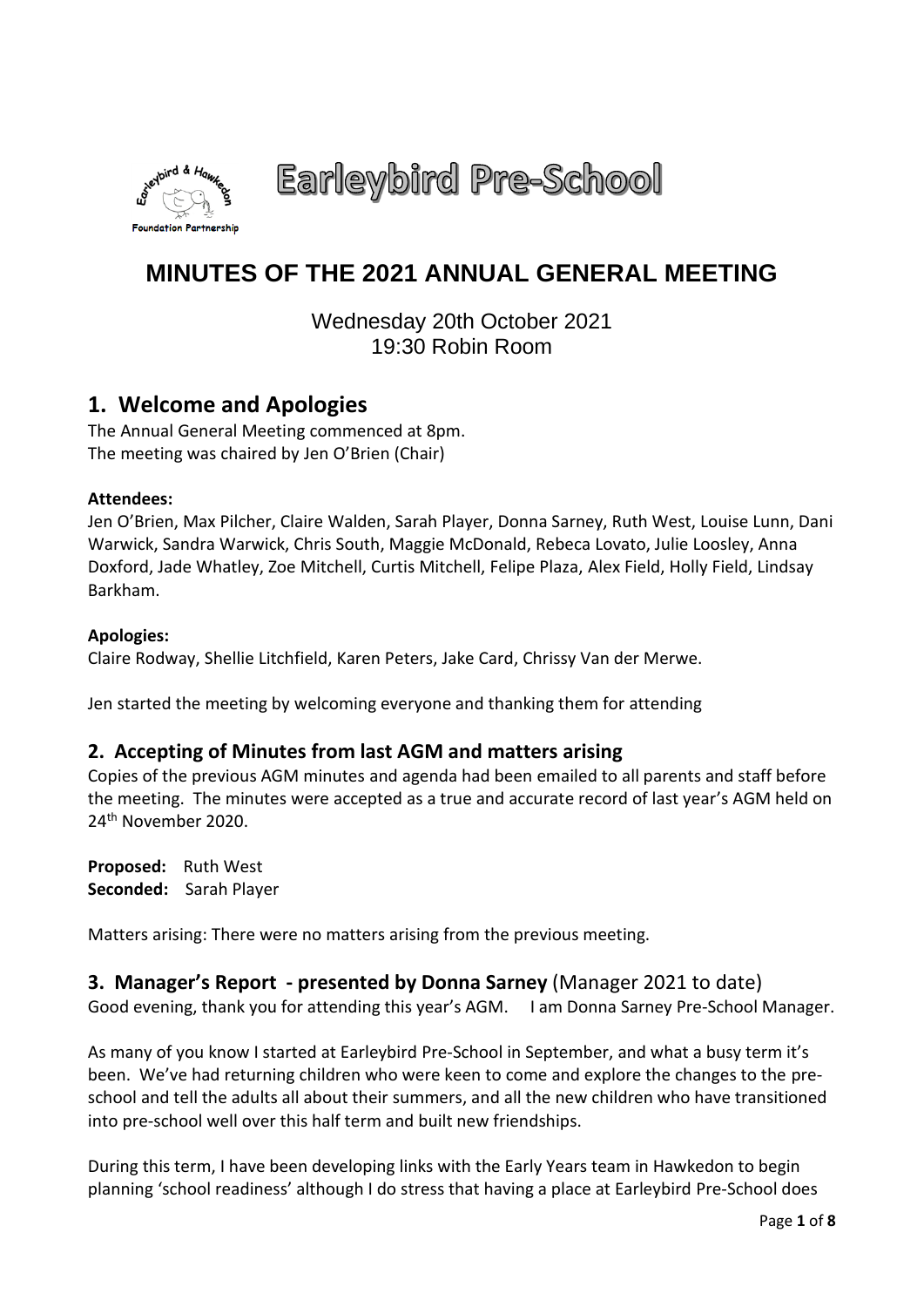not guarantee your child a place at Hawkedon. However, understanding how the Early Years team in Hawkedon have implemented the new curriculum helps us to work towards the skills needed for school no matter which school they go on to attend.

Moving forwards, the new EYFS curriculum highly focuses on Children's Communication and Language Development and therefore we have designed our curriculum to be focused on stories. Developing an early love of Reading exposes children to a variety of language that they may not otherwise hear. Reading develops not only children's language but also their imaginative and questioning skills therefore you will see that each week the children have been learning about a popular book and the activities are planned around this book. We also follow 'In The Moment Planning' and extend and plan on children's interests as they happen, for example last week the children found a spider and wanted to go on a bug hunt so the children went on an adventure through the wild area on the school grounds to search for bugs.

In the upcoming year, we already have some exciting dates in the diary, we are holding the children's Christmas party 17th December - all the children are invited to attend more information will follow.

We have the Ducklings arriving in March.

Feathers and fur and the children's photographer in May.

And we are in the process of arranging extra-curricular clubs in to do activities with the children. There will be more information to follow. Play sports next term – football Wednesday mornings.

I am also well informed that we have a great range of parents within roles and with skills that would inspire our children. If you would like to come and spend time in the pre-school talking to the children about your job or sharing skills with the children, then please come on speak to me or email Ruth. Parents who speak other languages you would be beneficial to come and support our development of English as an Additional Language provision.

We are looking forward to being able to welcome parents back into pre-school on the Parent Rota next half term which is something that we haven't been able to do for a while, so we are very excited to have parents back in and helping. We thank you for your continued support as a charity run pre-school parent participation is highly important to us so we encourage your participation and support wherever possible.

Finally, I would like to say a few thank you' s.

Thank you to Max and Claire who are stepping down from the committee this year, Max has been our committee secretary for the past year and Claire our committee treasurer. I have been informed by staff that they have been an immense support throughout the last year. Thank you so much for your dedication to the pre-school and the time you have put in to help us continue to run effectively.

Thank you to our committee fundraiser Sarah, who throughout the pandemic was able to think of and deliver alternative ways of fundraising for the pre-school, I am very pleased to hear you are planning to stay on the committee for another year.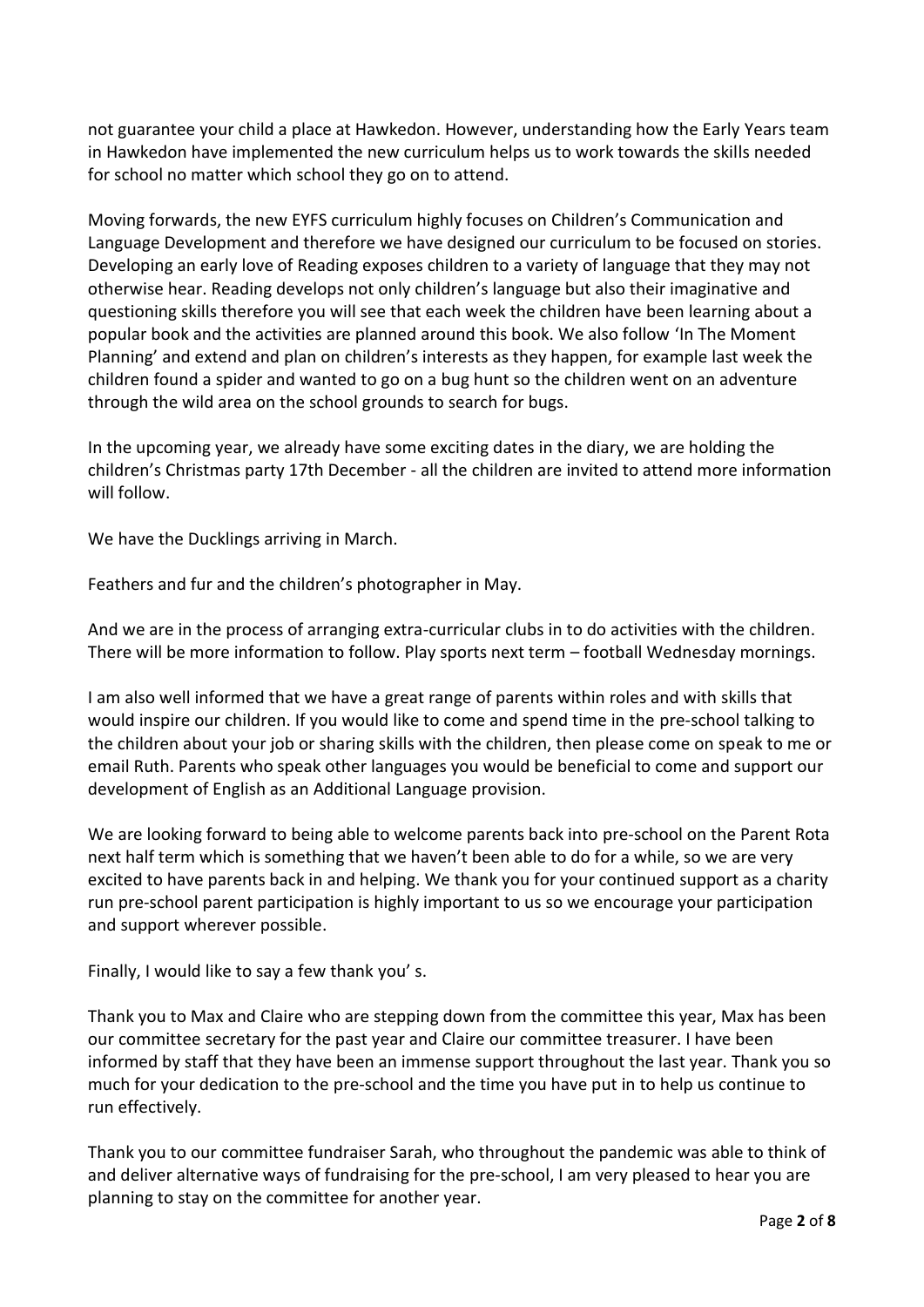And thank you Jen our committee chair, who is standing again this year. Jen has been a great support to me as I settled in, and the team speak very highly of Jen as Chair. We look forward to working with you for another year.

Lastly, thank you to the staff team at Earleybird Pre-School, they work tirelessly to ensure the children are given the highest quality activities, interactions, support, and environment, I'd like to take a moment to introduce them to you all;

Ruth - our Pre-School Administrator Chris - Supernumerary SENCo Julie - Deputy Manager & Early Years Practitioner Key Worker Sandra- Starling Room Leader & Early Years Practitioner Key Worker Maggie- Early Years Practitioner Key Worker Dani- Early Years Practitioner Key Worker Jake – EY General Support Rebeca- EY 1:1 Support Claire- Robin Room Leader & Early Years Practitioner Key Worker Louise- Early Years Practitioner Key Worker Karen – Early Years Practitioner Key Worker Shellie – EY Practitioner Support

# Thank you

# **4. Chairs' Report - presented by Jen O'Brien** (Chair 2020 – to date)

Evening all, I'm Jen and chairperson for Earleybird Pre-School. This has been my first year of being chair and I hope to continue for another year. Both my children have been through Earleybirds, with my son now in Hawkedon foundation and my daughter in year 2.

Firstly, I'd like to start by saying a massive thank you to Claire and Sandra for filling in as interim manager after Shelley left at May half term. I know this wasn't an easy job to do while being room supervisors. I really appreciate you stepping up. I also want to give a massive thanks to ALL the wonderful staff most of who are here tonight. They create the most wonderful relationships with the children, which is shown by how much the children love coming in. I'm sure as parents you can all understand how hard the staff work in setting up activities that spur the children's curiosity and interests to keep them busy and entertained throughout the days. It has been another difficult year with covid- 19 but the staff have kept the Pre-School running with new hygiene routines, removal of various resources, yet you would hardly know. The smiles from the children and the safety at preschool that the children have felt throughout the pandemic has been down to our wonderful staff. Thank you. I would also like to welcome Donna – our 'new' manager! She has been a breath of fresh air into the Pre- School, and I cannot wait to see what else she has planned over the next year.

Secondly, I'd like to thank the committee for everything they do. Without their support and hard work the fundraising and day to day running would not be as smooth. We have held an online auction which was successful – thanks to Sarah for organizing. Other fundraising events have been the Panto tickets, Christmas cards/tea towels etc and we will be having a photographer coming in in the next few months. Thank you, committee, for all your hard work and the support you have given me and the pre-school.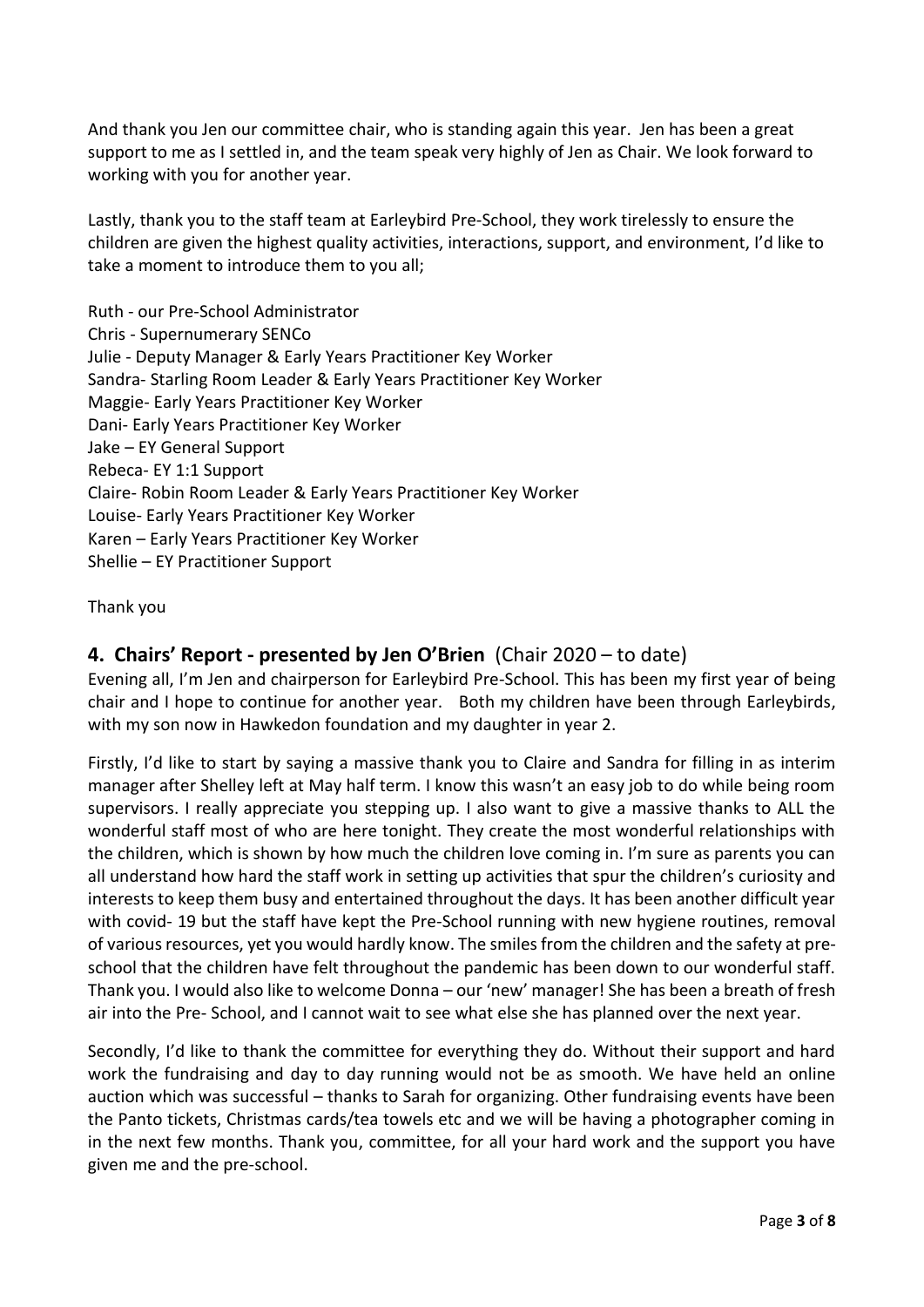Normally our biggest fundraiser is the Easter Fayre, but we have been unable to run this. It is normally a fantastic day with the help of parents – however currently with only one fundraiser this is not something we can run with just the 4 of us. So please if you have time, we would love to have you as a fundraiser. This year we had some generous donations which allowed us to buy a new interactive screen for starling room which has been a huge hit. We have also changed the allotment into a sensory area which has made the area much more useable to the staff and children. The plan moving forward is to do the garden area up in Robin room but as it is a shared area we need to discuss this with the school.

We, as a committee, have not been able to hold meetings with the schools headteacher Mr O'Shea to build on our relationship however we hope now we will be able to do this. Donna has met with Mr O'Shea and Miss Povey to gather a plan for the summer term and school readiness. We would like to say a special thanks to Mr Cooke and Andy the schools site controller who is always on hand to help us with various DIY jobs etc!

We are saying goodbye to Claire and Max this year, as they both have new commitments. I cannot thank them enough for all their support and hard work. I would also like to thank Sarah for all her fundraising efforts which she has done single handedly. I personally am very excited to see what's next for Earleybirds. Thank you all for your continued support as we really cannot run without wonderful volunteers. Lastly staff thank you again for all your hard work it really does not go unrecognized and again we really can't thank you enough.

# **5. Treasurer's Report – Claire Walden** (Treasurer 2020-2021)

Hello Everyone,

Thank you for joining us in support of our pre-school this evening. I'm Claire, the Treasurer for the Pre-School. I have been treasurer for the past year and have a daughter who is currently attending Earleybird. The Treasurer role is a voluntary position and requires me to pay bills, organise floats for fundraising events, bank money raised, check the payroll run by Ruth, agree with the Executive Committee how money should be spent, reconcile the monthly bank statements, prepare the end of year accounts and arrange for them to be examined before submitting them to the Charity Commission.

Following last year's AGM, Hollie Culham, a contact of the previous treasurer, Steph Hanson, examined our accounts for the year ending 31st August 2020. I can confirm that Hollie was happy with the accounts. They were submitted to the Charity Commission, along with her report and our Annual Return. Due to another examiner we had previously engaged falling through at the last minute, we had to request an extension, and the report was submitted in September, well before the extended due date of 1 October 2021. I would like to thank Hollie for stepping in and helping us with this.

Moving on to the 2020/21 academic year, you have been emailed a copy of the latest accounts (Appendix 2). These accounts have not yet been examined, although Hollie has already agreed to assist us again with this, so as soon as the AGM minutes have been approved, Hollie can begin examination and the report and accounts can be submitted to the Charities Commission well before the deadline of 1 July 2022.

If you would be interested in helping in this non-committee role of accounts examiner in future, and have some financial or accounting experience, please speak to me at the end of the AGM, or email the pre-school for further details.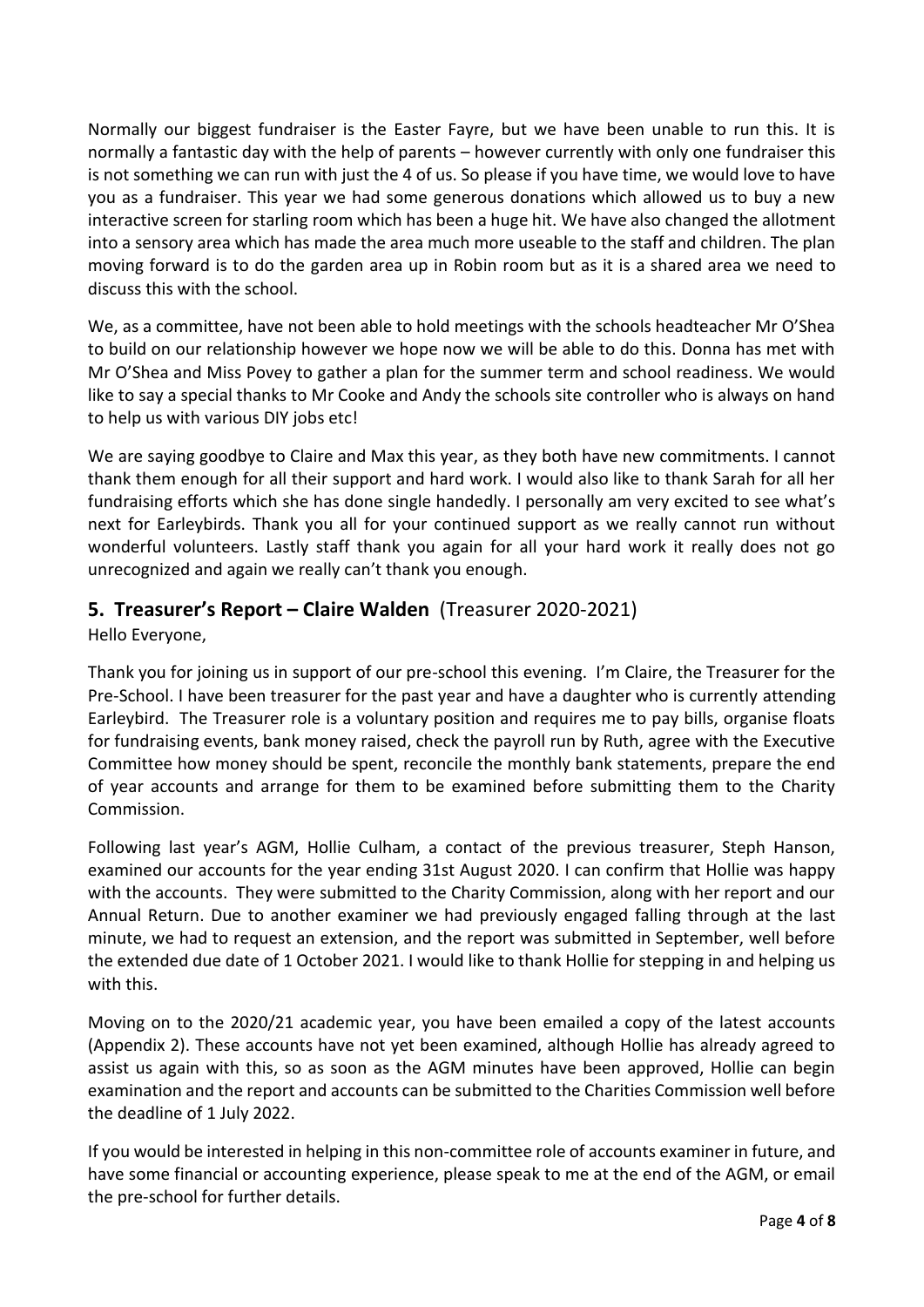Our main source of income shown in the accounts is the Early Years Entitlement Funding received from Wokingham Borough Council (£192,514.59), and also private fees (£12,668.57). These funds are used to cover our staff, rent and running costs.

Staff wages are our greatest expenditure (£141,606.94), but I am sure you will agree their wages are well earned as they do a fantastic job, and make pre-school a fun, caring and happy environment for our children.

Rent is also a large expense, at £12,000. As part of our rental package, we also pay an additional amount of  $£1400.00$  per annum – recorded under "Materials" – which enables us to purchase materials through Hawkedon's suppliers at a reduced rate.

Our other source of income is fundraising, and this is key to making positive improvements to the pre-school. Despite another year without the historically very successful Easter Fayre, we were fortunate to have some generous private donations to the pre-school this year, totalling £3200, which funded the renovation of part of the outdoor area, creating our beautiful sensory garden, and a new interactive whiteboard. Sarah Player, our Fundraising Coordinator, also raised a magnificent £1000 through our first online auction, which helped to refurbish the pre-school and buy new furniture.

We have not made use of any Match Funding during the past financial year. Many people do not realise these schemes exist, so please do check with your employers as they may well be able to match funds we raise (usually capped at a certain amount). Your employer receives a tax relief against the charitable donation, and the pre-school benefits from the extra funds – it's a win-win situation! And don't forget to use Easyfundraising when you shop online – it has helped us to earn £24 in the last quarter of our financial year.

The Christmas Panto ticket scheme was not able to be used in 2020 as the Hexagon understandably cancelled the pantomime, but our ticket allocation and deposit paid have been rolled over to the 2021 pantomime – you may well have seen the emails about this recently. Fundraising from this will therefore show on next year's accounts.

Money was also raised through commission from online shopping, photos and Christmas creations.

Thank you to all the parents for your donations and also to our committee members, staff and helpers who work really hard to ensure all events we hold are a success. We hope to be able to run a few more next year – online and in person!

The fundraising money has enabled us to purchase the duckling hatching kit for the fifth year running, which again was a great hit with everybody, and has already been booked again for 2022, and we have funded several sports taster sessions run by local providers Flexx Gymnastics and Didirugby.

In Summary, as you can see from the accounts, the Pre School has a healthy cash position and we will continue to invest in new facilities, activities and materials.

I am standing down as treasurer this year, as I need to focus on building my own small business. I have thoroughly enjoyed my time on the committee  $-$  it has been such a privilege to be closely involved with the pre-school and I am sad to leave, although I plan to help out as often as I can as a non-committee volunteer, and will be supporting the incoming treasurer with a phased handover!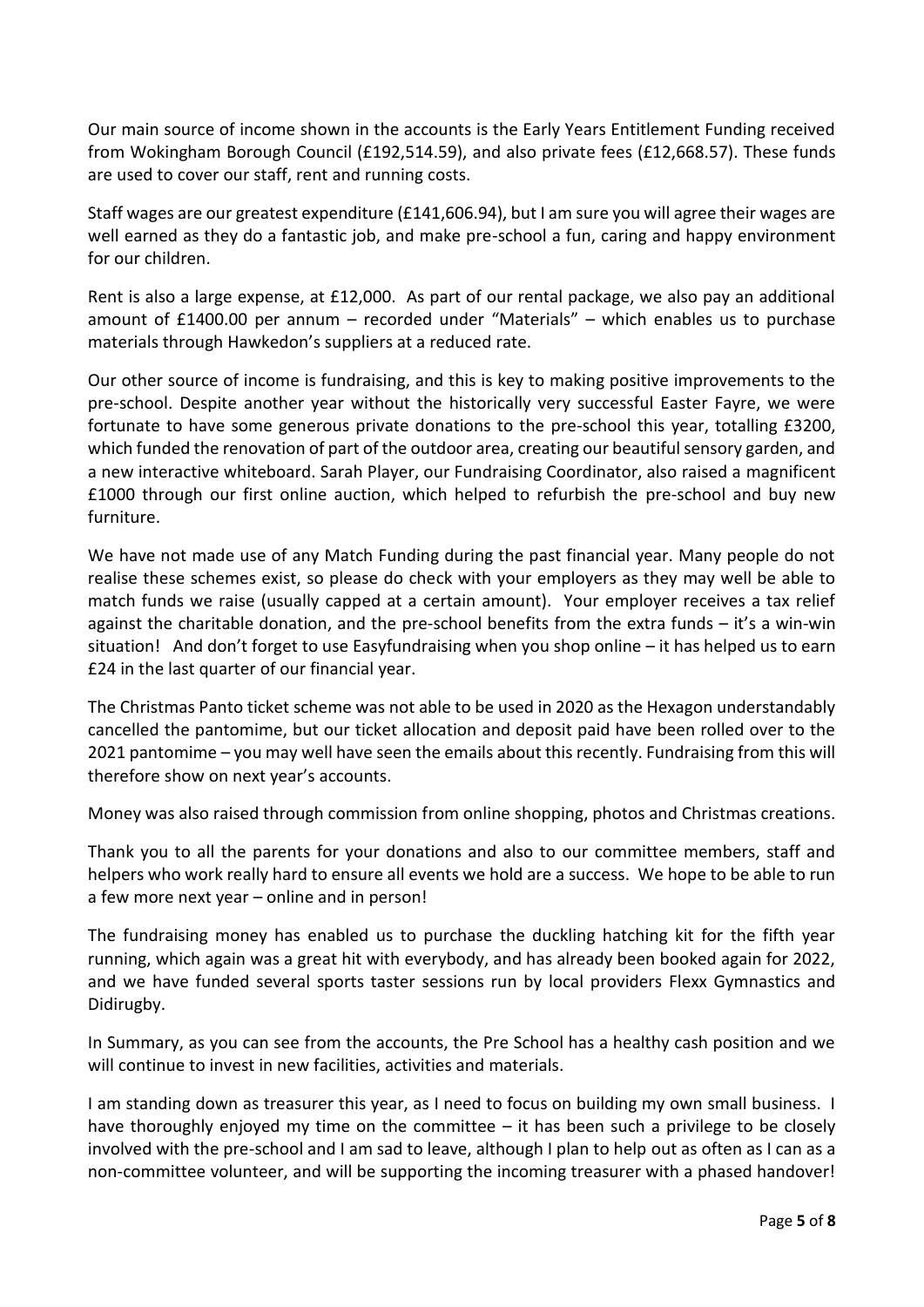A huge thank you to the committee and staff for their support and hard work. I will miss working so closely with you all – and wish the new committee all the best for another successful year.

# **6. Vote on Policy Document**

The pre-school Policy Document has been reviewed since last year. This revised copy of our Policy Document was circulated via email to all parents & staff for them to review and raise any comments or objection before the vote this evening. No objections or comments were received before the meeting, and those attending this AGM agreed to a vote for the whole document. Our full Policy Document is available to download from Hawkedon School's website, the preschool website, or a printed version is available upon request be contacting our Administrator.

**Proposed:** Sandra Warwick **Seconded:** Becks Edwards

# **7. Resignation of Committee and Election of New Committee**

Jen thanked all current committee members for their support this year and those stepping down this year. Committee members stepping down are Max Pilcher (Secretary), Claire Walden (Treasurer), Chrissy Van der Merwe (Fundraiser).

| <b>Committee Position</b> | Name                   | Proposed by          | Seconded by          |
|---------------------------|------------------------|----------------------|----------------------|
| Chair                     | Jennifer O'Brien       | Sara Jackson         | <b>Becks Edwards</b> |
| Secretary                 | <b>Curtis Mitchell</b> | Jen O'Brien          | <b>Becks Edwards</b> |
| Treasurer                 | Lindsay Barkham        | <b>Becks Edwards</b> | <b>Amy Davies</b>    |
| Fundraiser                | Sarah Player           | Becci Czornij        | <b>Becks Edwards</b> |
| Fundraiser                | Jade Whatley           | Jen O'Brien          | <b>Becks Edwards</b> |

All committee members shown below were unanimously voted in with 20 counts:-

Donna Sarney has been co-opted to the committee.

# **8. AOB**

No other business was raised.

The first committee meeting for the new committed was arranged for 3<sup>rd</sup> November at 8pm.

Jen closed the meeting at 8.28pm.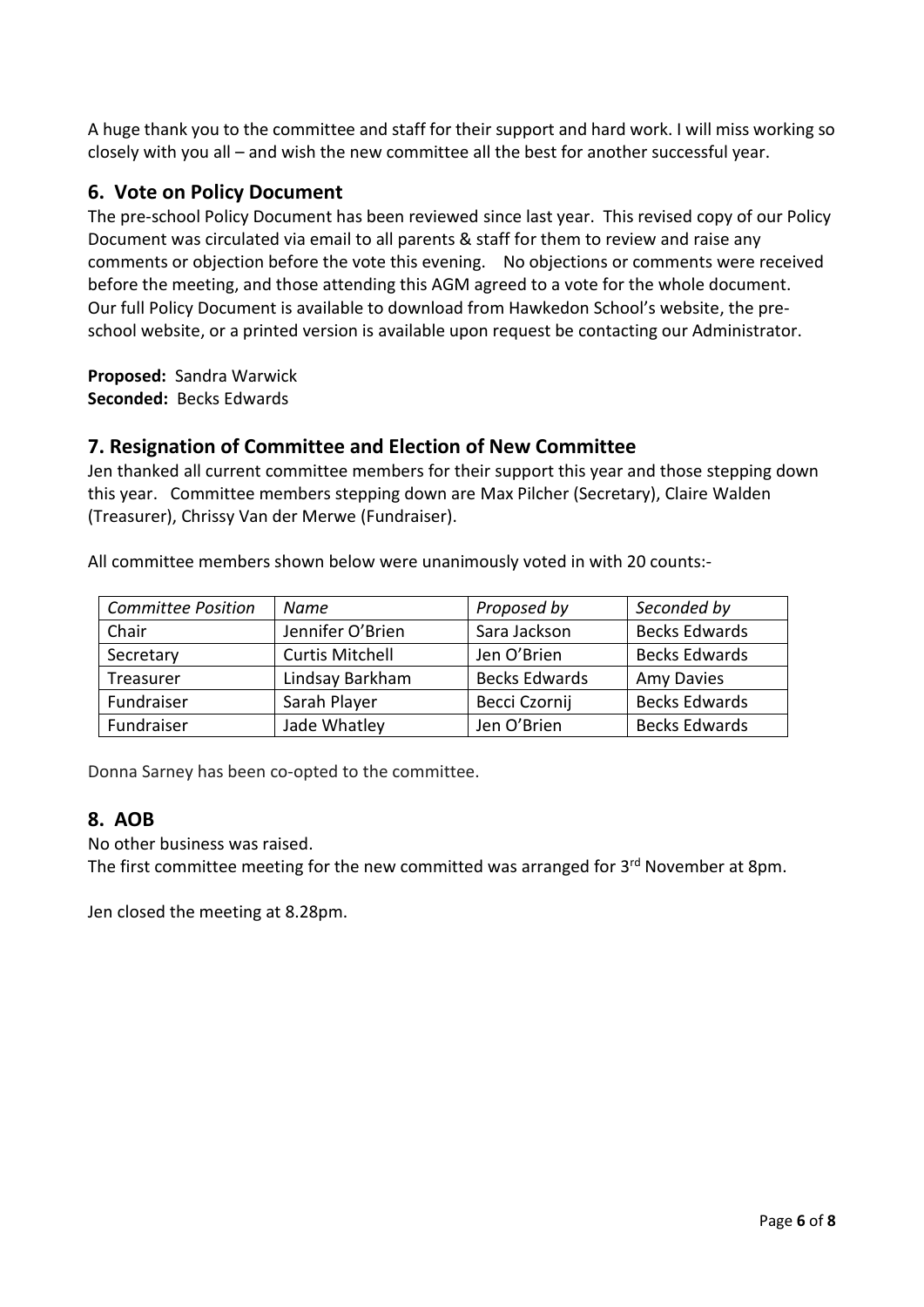| <b>CHARITY</b><br><b>COMMISSION</b><br><b>Section A Receipts and payments</b><br><b>A1 Receipts</b><br>Fees from Wokingham borough council<br><b>Private fees</b><br>Fundraising<br>Interest earned on bank accounts | For the period from                                                   |                                  |                                | <b>Earleybird Pre-School</b><br>1029326 |                                                      |  |  |
|----------------------------------------------------------------------------------------------------------------------------------------------------------------------------------------------------------------------|-----------------------------------------------------------------------|----------------------------------|--------------------------------|-----------------------------------------|------------------------------------------------------|--|--|
|                                                                                                                                                                                                                      |                                                                       |                                  | Receipts and payments accounts |                                         | CC <sub>16a</sub>                                    |  |  |
|                                                                                                                                                                                                                      |                                                                       | 01.09.20                         | To                             | 31.08.21                                |                                                      |  |  |
|                                                                                                                                                                                                                      |                                                                       |                                  |                                |                                         |                                                      |  |  |
|                                                                                                                                                                                                                      | <b>Unrestricted</b>                                                   | Restricted                       | Endowment                      |                                         |                                                      |  |  |
|                                                                                                                                                                                                                      | funds                                                                 | funds                            | funds                          | <b>Total funds</b>                      | Last year                                            |  |  |
|                                                                                                                                                                                                                      | to the nearest                                                        | to the nearest                   | to the nearest                 | to the nearest                          | to the nearest                                       |  |  |
|                                                                                                                                                                                                                      | £                                                                     | £                                | £                              | £                                       | £                                                    |  |  |
|                                                                                                                                                                                                                      | 192,515                                                               | ٠                                | $\blacksquare$                 | 192,515                                 | 163,638                                              |  |  |
|                                                                                                                                                                                                                      | 12,669<br>4,605                                                       | $\blacksquare$<br>$\blacksquare$ | ۰<br>$\blacksquare$            | 12,669<br>4,605                         | 4,379<br>6,942                                       |  |  |
|                                                                                                                                                                                                                      | $\overline{7}$                                                        | $\blacksquare$                   | $\blacksquare$                 | $\overline{7}$                          | 37                                                   |  |  |
| Other<br><b>Sub total</b> (Gross income for AR)                                                                                                                                                                      | 427<br>210,222                                                        | $\sim$<br>ä,                     | $\sim$<br>ä,                   | 427<br>210.222                          | 140<br>175,134                                       |  |  |
| A2 Asset and investment sales, (see table).                                                                                                                                                                          |                                                                       |                                  |                                |                                         |                                                      |  |  |
|                                                                                                                                                                                                                      |                                                                       |                                  |                                |                                         |                                                      |  |  |
| <b>Total receipts</b>                                                                                                                                                                                                | 210,222                                                               |                                  |                                | 210,222                                 | 175,134                                              |  |  |
| A3 Payments                                                                                                                                                                                                          | 141,607                                                               |                                  |                                | 141,607                                 | 138.009                                              |  |  |
| Wages<br>PAYE                                                                                                                                                                                                        | 15,013                                                                |                                  |                                | 15,013                                  | 12,726                                               |  |  |
| Pensions                                                                                                                                                                                                             | 5,307                                                                 |                                  |                                | 5,307                                   | 4,614                                                |  |  |
| Expenses                                                                                                                                                                                                             | 5,171<br>2,116                                                        |                                  |                                | 5,171<br>2,116                          | 11,543<br>1,277                                      |  |  |
| Food Shop<br>Fundraising expenditure                                                                                                                                                                                 | 286                                                                   |                                  |                                | 286                                     | 5,473                                                |  |  |
| Training                                                                                                                                                                                                             | 365                                                                   |                                  |                                | 365                                     | 1,264                                                |  |  |
| Rent                                                                                                                                                                                                                 | 12,000                                                                | $\overline{\phantom{a}}$         |                                | 12,000<br>211                           | 8,000                                                |  |  |
| Phone<br>Garden                                                                                                                                                                                                      | 211<br>1,832                                                          |                                  |                                | 1,832                                   | 260<br>576                                           |  |  |
| Materials                                                                                                                                                                                                            | 3,660                                                                 |                                  |                                | 3,660                                   | 1,403                                                |  |  |
| Vlisc                                                                                                                                                                                                                | 1,884                                                                 |                                  |                                | 1,884                                   | 1,141                                                |  |  |
| Sub total                                                                                                                                                                                                            | 189,454                                                               |                                  |                                | 189,454                                 | 186,285                                              |  |  |
|                                                                                                                                                                                                                      |                                                                       |                                  |                                |                                         |                                                      |  |  |
| A4 Asset and investment purchases, (see table)                                                                                                                                                                       |                                                                       |                                  |                                |                                         |                                                      |  |  |
| Sub total                                                                                                                                                                                                            |                                                                       |                                  |                                | ٠                                       |                                                      |  |  |
|                                                                                                                                                                                                                      |                                                                       |                                  |                                |                                         |                                                      |  |  |
| <b>Total payments</b>                                                                                                                                                                                                | 189,454                                                               |                                  |                                | 189,454                                 | 186,285                                              |  |  |
| Net of receipts/(payments)                                                                                                                                                                                           | 20,769                                                                |                                  |                                | 20,769                                  | 11,151                                               |  |  |
| A5 Transfers between funds                                                                                                                                                                                           |                                                                       |                                  |                                |                                         |                                                      |  |  |
| A6 Cash funds last year end                                                                                                                                                                                          | 135,319                                                               |                                  |                                | 135,319                                 | 146,470                                              |  |  |
| Cash funds this year end                                                                                                                                                                                             | 156,087                                                               |                                  |                                | 156,087                                 | 135,319                                              |  |  |
|                                                                                                                                                                                                                      |                                                                       |                                  |                                |                                         |                                                      |  |  |
| Section B Statement of assets and liabilities at the end of the period                                                                                                                                               |                                                                       |                                  | <b>Unrestricted</b>            |                                         |                                                      |  |  |
| Categories                                                                                                                                                                                                           | Details                                                               |                                  | funds                          | Restricted<br>funds                     | Endowment<br>funds                                   |  |  |
|                                                                                                                                                                                                                      |                                                                       |                                  | to nearest £                   | to nearest £                            | to nearest £                                         |  |  |
| <b>B1 Cash funds</b>                                                                                                                                                                                                 | Lloyds bank current account<br>Lloyds bank bus instant access savings |                                  | 82,145<br>73,929               | ٠<br>$\blacksquare$                     | ٠<br>$\overline{\phantom{a}}$                        |  |  |
|                                                                                                                                                                                                                      | Petty Cash                                                            |                                  | 13                             | $\blacksquare$                          | $\blacksquare$                                       |  |  |
|                                                                                                                                                                                                                      |                                                                       | <b>Total cash funds</b>          | 156,087                        | a.                                      | ä,                                                   |  |  |
|                                                                                                                                                                                                                      |                                                                       |                                  |                                |                                         |                                                      |  |  |
|                                                                                                                                                                                                                      | (agree balances with receipts and payments                            |                                  |                                |                                         |                                                      |  |  |
|                                                                                                                                                                                                                      |                                                                       | account(s))                      | OK<br><b>Unrestricted</b>      | OK<br><b>Restricted</b>                 | OK<br>Endowment                                      |  |  |
|                                                                                                                                                                                                                      |                                                                       |                                  | funds                          | funds                                   | funds                                                |  |  |
|                                                                                                                                                                                                                      | Details                                                               |                                  | to nearest £                   | to nearest £                            | to nearest £                                         |  |  |
|                                                                                                                                                                                                                      |                                                                       |                                  |                                | $\blacksquare$<br>$\sim$                | $\blacksquare$<br>$\mathbf{r}$                       |  |  |
| <b>B2 Other monetary assets</b>                                                                                                                                                                                      |                                                                       |                                  |                                |                                         |                                                      |  |  |
|                                                                                                                                                                                                                      |                                                                       |                                  | Fund to which                  | Cost (optional)                         | <b>Current value</b>                                 |  |  |
|                                                                                                                                                                                                                      |                                                                       |                                  |                                |                                         | (optional)                                           |  |  |
|                                                                                                                                                                                                                      | Details                                                               |                                  | asset belongs                  |                                         |                                                      |  |  |
|                                                                                                                                                                                                                      |                                                                       |                                  |                                | ä,                                      | $\overline{\phantom{a}}$<br>$\overline{\phantom{a}}$ |  |  |
|                                                                                                                                                                                                                      |                                                                       |                                  |                                | $\blacksquare$                          |                                                      |  |  |
|                                                                                                                                                                                                                      |                                                                       |                                  | Fund to which                  |                                         | <b>Current value</b>                                 |  |  |
|                                                                                                                                                                                                                      | Details                                                               |                                  | asset belongs                  | Cost (optional)                         | (optional)                                           |  |  |
|                                                                                                                                                                                                                      | Laptops<br>School furniture                                           |                                  | Unrestricted<br>Unrestricted   | $\blacksquare$<br>$\blacksquare$        | ٠<br>$\blacksquare$                                  |  |  |
|                                                                                                                                                                                                                      | Toys                                                                  |                                  | Unrestricted                   | $\sim$                                  | $\blacksquare$                                       |  |  |
|                                                                                                                                                                                                                      | Digital Camera                                                        |                                  | Unrestricted                   | $\blacksquare$                          | $\overline{\phantom{a}}$                             |  |  |
|                                                                                                                                                                                                                      | Ipads                                                                 |                                  | Unrestricted                   | $\blacksquare$                          | $\overline{\phantom{a}}$                             |  |  |
|                                                                                                                                                                                                                      |                                                                       |                                  | Fund to which                  | Amount due                              | When due                                             |  |  |
|                                                                                                                                                                                                                      | Details                                                               |                                  | liability relates              | (optional)                              | (optional)                                           |  |  |
|                                                                                                                                                                                                                      | August PAYE                                                           |                                  | Unrestricted                   |                                         | 08/09/21                                             |  |  |
|                                                                                                                                                                                                                      |                                                                       |                                  |                                | 1,331.54                                |                                                      |  |  |
|                                                                                                                                                                                                                      |                                                                       |                                  |                                |                                         |                                                      |  |  |
|                                                                                                                                                                                                                      |                                                                       |                                  |                                |                                         |                                                      |  |  |
| <b>B3 Investment assets</b><br>B4 Assets retained for the charity's own use<br><b>B5 Liabilities</b><br>Signed by one or two trustees on behalf of all the trustees                                                  | Signature                                                             |                                  |                                | Print Name                              | Date of approval                                     |  |  |
|                                                                                                                                                                                                                      |                                                                       |                                  |                                | Claire Walden                           | 19/10/2021                                           |  |  |
|                                                                                                                                                                                                                      |                                                                       |                                  |                                | Jen O'Brien                             | 19/10/2021                                           |  |  |
| Notes:<br>Accounts have been prepared using the Payments and Receipts method.                                                                                                                                        |                                                                       |                                  |                                |                                         |                                                      |  |  |